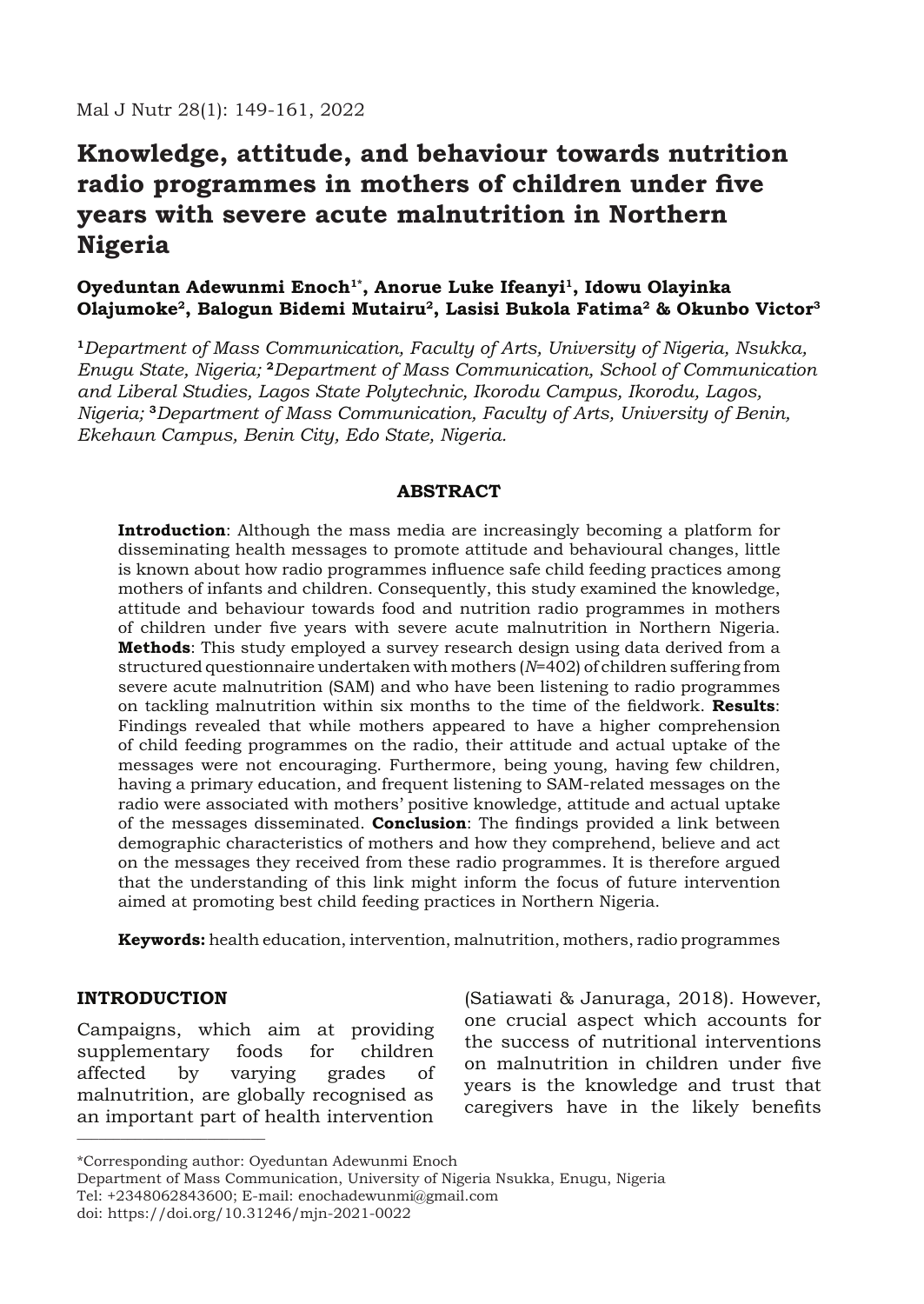the programme has to offer (Satiawati & Januraga, 2018). A study conducted in Burkina Faso revealed that these attributes (knowledge and trust) played a significant role in effective supplemental food provision (Iuel-Brockdorf *et al.*, 2016). Other studies like that of Rogers *et al.* (2015) also reported that lack of community awareness alongside low recognition of child acute malnutrition and inadequate knowledge of existing intervention programmes on the part of caregivers accounted for the expected success of these programmes. To this end, Satiawati & Januraga (2018) and Iuel-Brockdorf *et al.* (2016) concluded that interventions that are poorly received could result in caregivers using foods that are not rich in nutrients, thereby leading to a decrease in the nutritional status of children, as well as wasting resources.

As a result, it is important to continue to examine how knowledge, attitude and behaviour of caregivers towards supplemental food interventions against acute malnutrition in children affect the successes and impacts of such initiatives. It is maintained that broader understanding of the subject under study could inform an evidence-based approach which is capable of improving future interventions that will guarantee better child malnutrition outcomes. In this study, we examined knowledge, attitude, and behaviour towards radio nutrition assistance programmes in mothers of children under five years with severe acute malnutrition in Nigeria – a place where the condition is prevalent.

## **Research context**

This research was undertaken in Northern Nigeria with an estimated population of 90 million people over a total land area of 660,000 km2. The region is divided into three major geopolitical zones, which are further sub-divided into 19 states. It is estimated that the

region has 3,900 to 6,200 health clinics in each zone (Sato, 2019). The region has the highest level of malnutrition among children in Nigeria. For example, Northern Nigeria has about 88 percent of Nigeria's acute malnourished children (Abubakar, 2018). Also, relative to other geopolitical zones in the country, the North West (55.0%), North East (42.0%), and North Central (29.0%) have the highest proportion of children who are malnourished (USAID, 2018).

This situation had earlier made the government and other stakeholders to declare a public health emergency on acute malnutrition in some parts of the northern region (Leidman *et al.*, 2016). Disseminating messages through the media has been an intervention tool adopted in Northern Nigeria. The messages disseminated through these channels are generally about giving out basic information regarding the importance of preparing nutritive food with available resources, necessary information about how to get help from local community volunteers, suggest practices and present testimonies that could inform listeners and motivate them to action (ACF International, 2015).

Extant literature has posited that mothers and caregivers often lack optimum knowledge on how to properly prepare nutritious food and feed their children effectively due to lack of health education (Groce *et al.*, 2014). Invariably, studies have demonstrated that even when mothers and caregivers are exposed to a high level of media awareness regarding supplementary nutrition interventions, comprehension, belief, and feasibility of implementing these recommended behaviours may remain a challenge, as awareness does not always translate into acceptability, which influences their attitude. As a result, it is advocated by studies that promoters of nutrition programmes should place an emphasis on caregivers'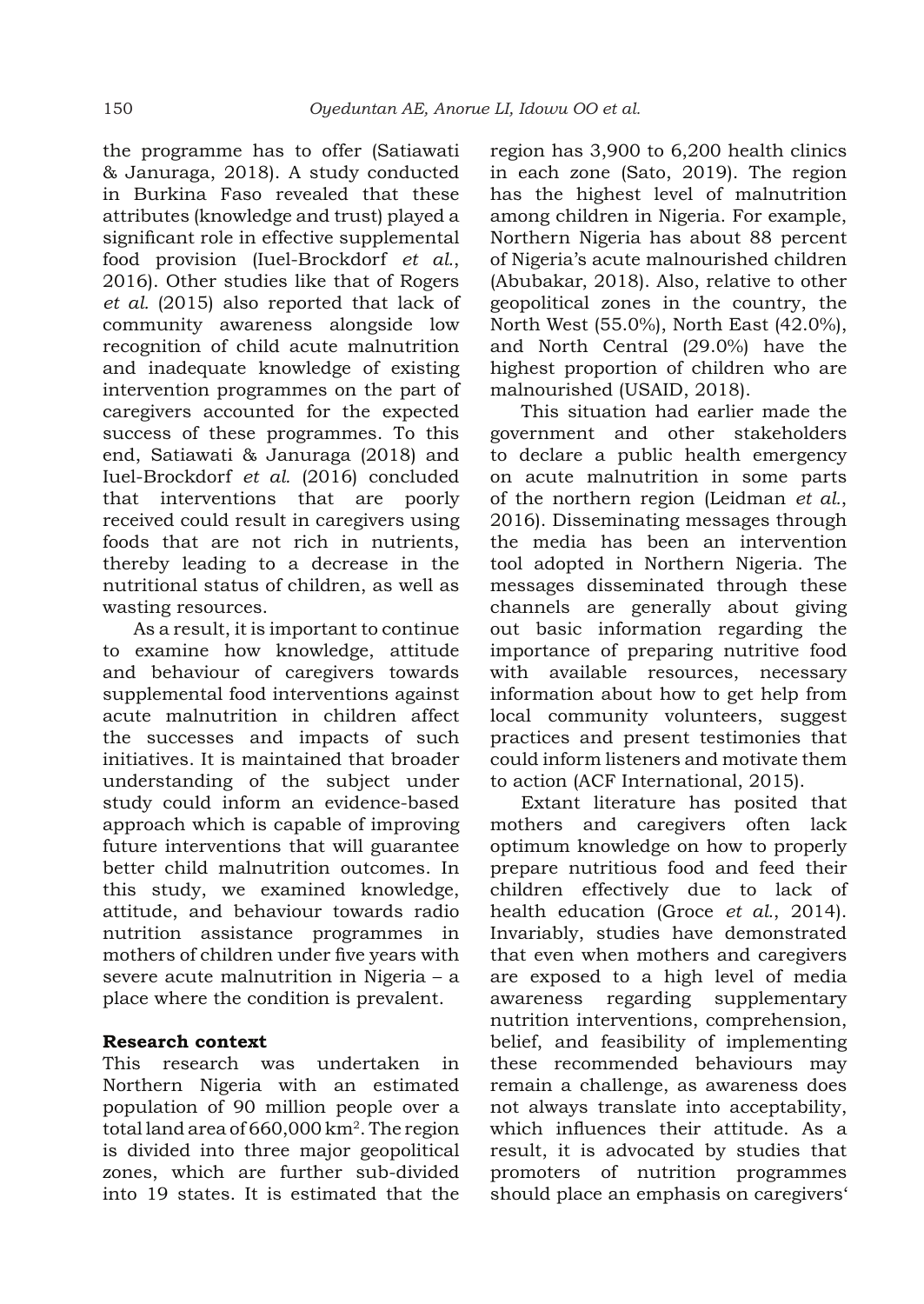implementation of interventions. (Kim *et al.*, 2018). Studies have equally linked issues on knowledge and uptake of mass media campaigns targeted against malnutrition in children to the personal characteristics of caregivers and mothers (Asare *et al.*, 2018; Griaudze *et al.*, 2020; Kim *et al.*, 2018). For example, being young, highly educated, owning and frequently watching a TV, and receipt of at least one home visit from community mobilisers were associated with higher odds of comprehending mass media messages targeted towards malnutrition in children (Kim *et al.*, 2018).

While it is a fact that mass media are continuously being used to disseminate health messages to promote healthy behavioural changes due to their capacity to improve knowledge and attitude of a large number of people, their effect on behavioural changes are varied and well documented in several studies (Kim *et al.*, 2018). Despite these various outcomes, evidence showing how exposure to mass media information impacts a set of nutritional practices for infants is scanty (Kim *et al.*, 2018). More specifically, little is known about the influence of media intervention on knowledge, attitude and behaviour of mothers and caregivers on the prevention and management of malnutrition in children under five years in a country like Nigeria. This study specifically focused on severe acute malnutrition (SAM) because very few (i.e., two out of every ten) out of the estimated two million children suffering from this condition is currently reached with treatment (UNICEF, 2020).

Therefore, by examining the influence of radio awareness campaigns on mothers with children suffering from SAM in Northern Nigeria, we might begin to understand the process through which nutrition knowledge, attitude and behaviour change occur. Also, situating mothers' knowledge, attitude and behaviour regarding these radio

messages within the context of certain personal characteristics could inform the focus of future interventions in the region.

## **Study objectives**

As a result, this study attempts to:

- 1. Examine the influence of radio awareness campaigns on knowledge, attitude and behaviour of mothers with children with severe acute malnutrition.
- 2. Identify the factors influencing the uptake of these messages on popular radio stations in the northern region of the country.

## **Child feeding and SAM-related radio interventions in Northern Nigeria**

There are a number of radio stations, such as BBC Hausa, VOA Hausa, Vision FM, Rahama Radio, and Radio Kano, which air a 15-minute child health programme, with particular focus on malnutrition on a weekly basis. The stations equally air advertisement spots that raise awareness on the same subject. The programmes and spots are produced in the Hausa language. Many of the programmes are BBC sponsored. One popular programme that is common in the region is called: *LafiyaZinariya*, which literarily means that 'health is wealth'. This particular programme is presented by Fauziyya, Kabir Tukur to educate residents in Northern Nigeria about their health, especially caregivers on proper nutrition for their children. Other radio stations that disseminate various health programmes that sometimes focus on malnutrition messages include Freedom Radio and Arewa Radio, which are two of the most influential radio stations in Kano (state with the highest population in Northern Nigeria). According to statistics, the influence of these radio stations cut across some 2.5 million ardent listeners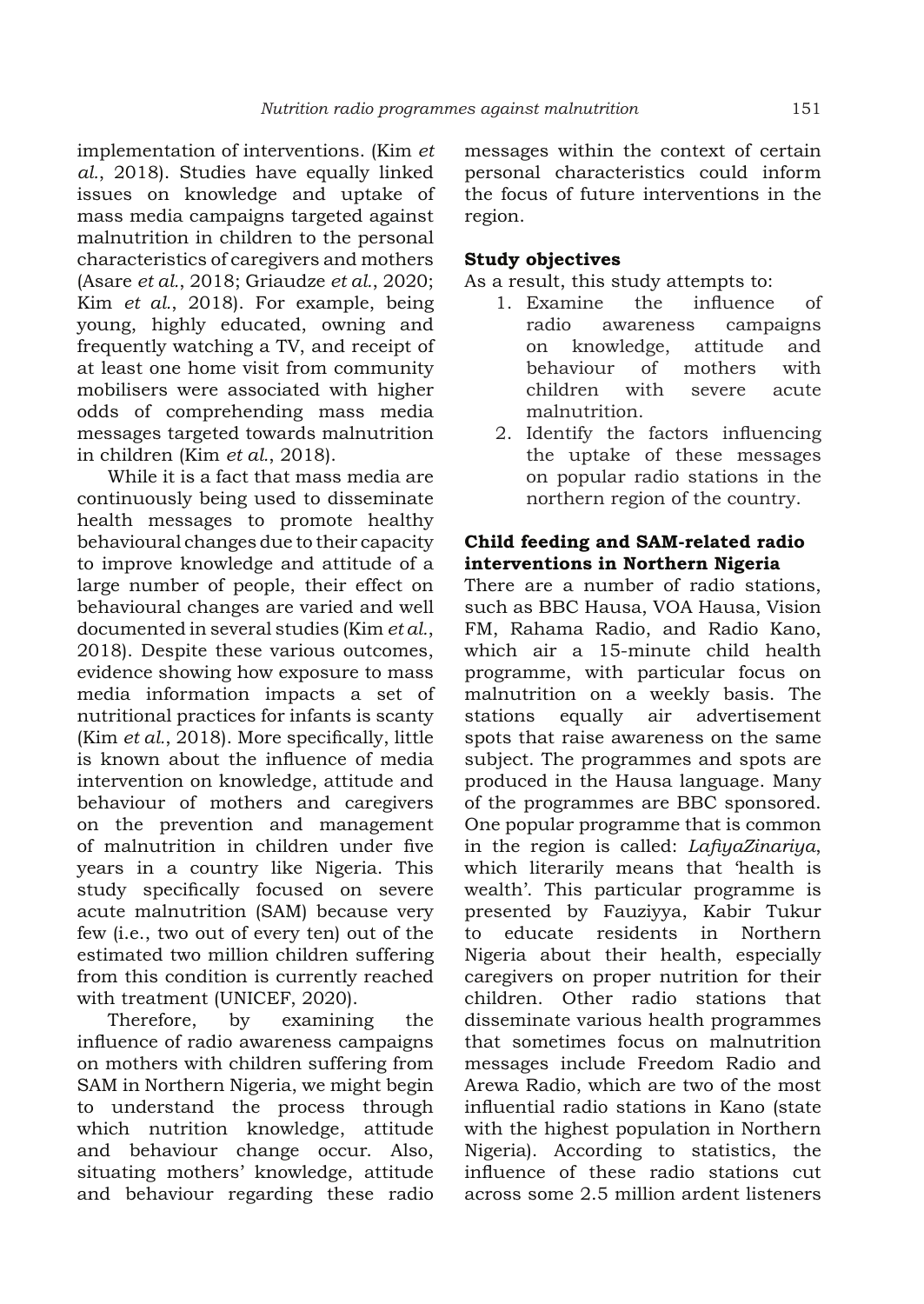(Misbanu, 2020). Further to this, the BBC weekly radio programme -*Ya Take Ne Arewa* (What's happening in the North) also focuses on health issues that affect common health realities in communities. This programme in particular reaches more than 8.6 million listeners weekly across 15 states of Northern Nigeria. The thirty-minute weekly programme, which discusses topics, such as malnutrition, antenatal care, and family planning issues, is mainly targeted at parents and caregivers. In fact, a recent broadcast of Future Assured Half Hour was transmitted across several radio platforms in Northern Nigeria on the 1st of August 2020. The major highlights of the programme included discussions on the importance of early initiation of breastfeeding within the first hour, the need for exclusive breastfeeding for up to six months and continuing to two years, among others.

These programmes, which we consider as listener-led, are so popular in Northern Nigeria that people form separate listening groups in some states to discuss issues treated on air. Participation in these groups informs feedbacks on the part of radio presenters, who then use the groups' input to shape future conversations on radio.

# **MATERIALS AND METHODS**

This study employed a survey research design using data derived from a structured questionnaire undertaken with mothers (*N*=402) of children suffering from SAM and who have been listening to radio programmes on tackling malnutrition within six months to the time of the field work. An initial quantitative sample size of 384 was statistically (using Cochran's formula) derived. With 95% level of confidence, an estimated level of listenership to radio programmes on how to respond to child malnutrition at 50% (0.5), and a permitted margin of error at 0.05 (5% points), we determined the sample size (Cochran, 1963, p. 75) using the following steps:

$$
n = \frac{[Z/2]^2 (p \text{ q})}{e^2} n = \frac{[Z/2]^2 (P)(1-P)}{e^2}
$$

Where:  $n=$  sample size,  $Z^2=$  confidence level, p= rate of occurrence or prevalence (the estimated proportion of an attribute that is present in a population),  $q=$ complement of p, and e= margin of error. Therefore;

$$
n = \underbrace{[1.96]^2 0.5 \ (1 - 0.5)}_{0.05^2} \quad n = \underbrace{3.8416 \ (0.25)}_{0.0025}
$$
\n
$$
n = 384
$$

Furthermore, an adjusted 5% nonresponse rate was added and resulted in 404, where n\* (adjusted non-response rate) =  $384/0.95$  = 404. The sample size was considered adequate to collect data that are sufficient to perform statistical analysis that could allow for inferences. The research adopted a multi-stage sampling procedure to select the samples for the study. At the first stage, three states (Kano, Yobe, and Niger) were purposively selected from the 19 states in the region. The states were selected because they share a disproportionately high burden of wasting in their respective sub-regions. Under a naturally stratified condition, we selected one senatorial district from each of the states (i.e., Kano North, Yobe East, and Niger West) using a simple random sampling approach (balloting). Furthermore, by adopting a purposive sampling, one local government area (LGA) – Bida, Damaturu, and Gwarzo was selected from each of the senatorial districts. The prevalence rate of severe acute malnutrition and the public level of exposure to media campaigns on the need to eradicate malnutrition informed the selection. A simple random sampling approach was afterwards adopted to select households, which eventually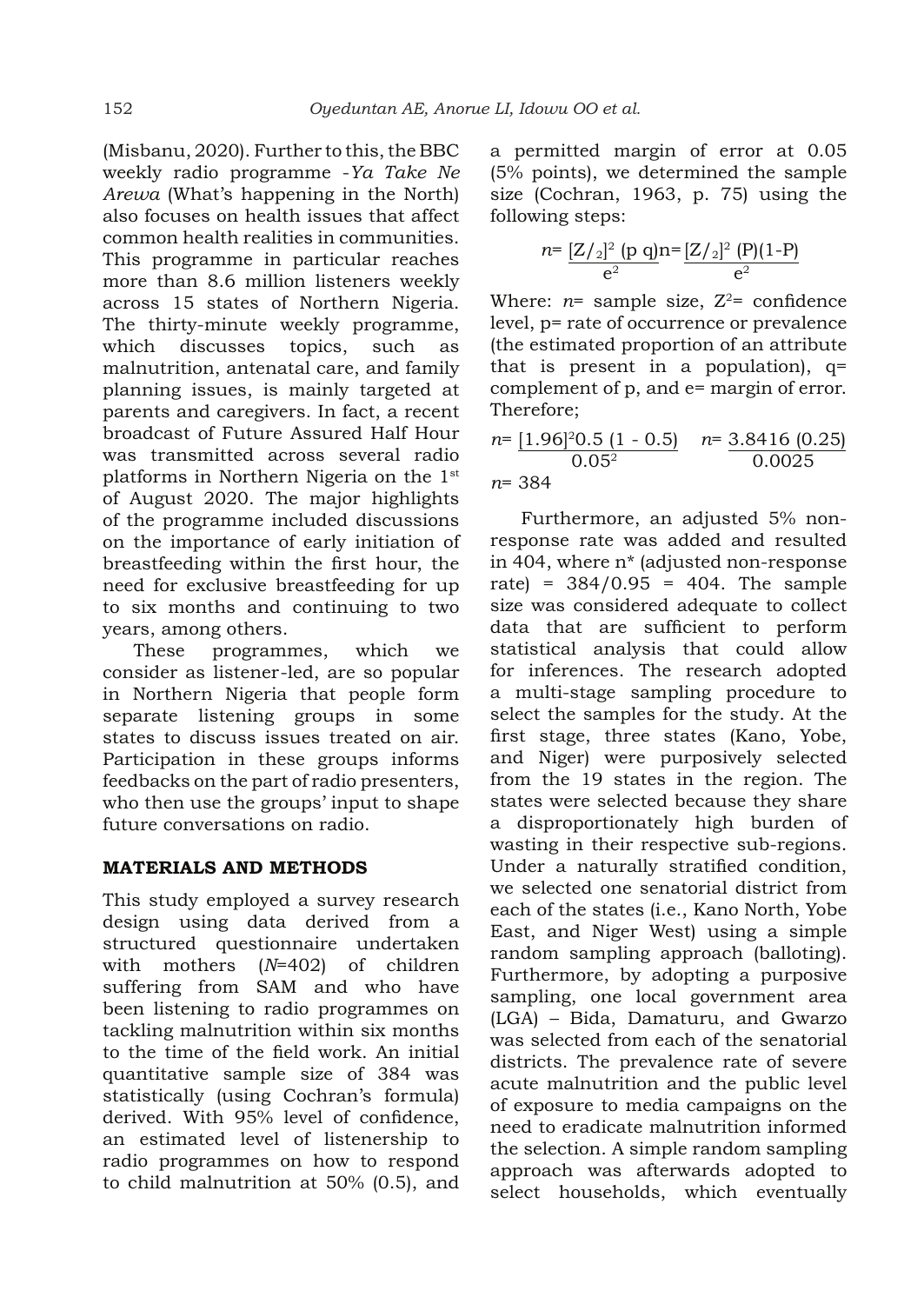provided the mothers who responded to the questionnaire items. However, eligibility criteria for interview included: (1) must be a mother of child/children under five years, with a self-reported history of or currently suffering from severe acute malnutrition, and (2) must have been a listener [whether active or passive] to radio programmes within the past six months. We obtained ethical clearance from the Health Research Ethics Committee (HREC), which is the institutional review body domicile at the University of Nigeria Teaching Hospital, Ituku-Ozalla, Enugu. Signed informed consent was obtained from each of the respondents during the field work.

#### **Measurement**

#### *Knowledge*

Knowledge is operationalised as the level of comprehension that mothers possess following their exposure to radio spots or programmes on malnutrition prevention and management. Knowledge was measured using a scale with seven statements/questions. For example, one of the items was worded: 'It is mass media health message that inform on how to ensure household foods have the needed nutrients, vitamins and minerals for their nutrition'. Scores of each item were totalled, with the score ranging from 2 to 28. Response options ranged from 'strongly disagree' (1) to 'strongly agree' (4). Cronbach's coefficient of 0.87 was derived and was found to be highly reliable.

## *Attitude*

As for attitude, the variable was defined within the context of the present study as the level of credibility and feasibility possessed by mothers towards radio spots or programmes on malnutrition prevention and management. Attitude was therefore measured using a scale that had seven statements/questions. An example of one of the items was: 'I

believe in the healthy nutrition message advocated by the radio awareness campaign on SAM'. Response options ranged from 'strongly disagree' (1) to 'strongly agree' (4). By summing up scores for each item, the total score was found to range from 6 to 32. The Cronbach's coefficient was found to be reliable (0.74).

#### *Behaviours*

Self-reported behaviours were measured in the study context as the level of preventive and management practices adopted by mothers owing to their exposure to the programmes. Behaviour was measured on a scale with seven items/statements with the following examples: 'To a large extent, the healthy nutrition message promoted by the media awareness campaign have helped my household to get rid of taking unbalanced diets', 'I regularly play my own part in the community mobilisation efforts towards prevention and management of SAM regarding my child/children', etc. Response options ranged from 'strongly disagree' (1) to 'strongly agree' (4). A total score ranging from 4 to 28 was calculated by summing up scores for each of the items in the scale. The Cronbach's coefficient was found to be highly reliable (0.96). Further to this, respondents were asked to give a categorical assessment as to whether they consistently adopt at least four of these practices since they have started listening to messages on SAM prevention and management.

## **Data analysis**

Initially, a Cronbach's alpha reliability test was conducted using the Statistical Package for Social Sciences (SPSS 23). Reliability scores with 70% and above were considered as highly consistent. We also used correlation analysis to ascertain the relationships between the outcome variables (knowledge,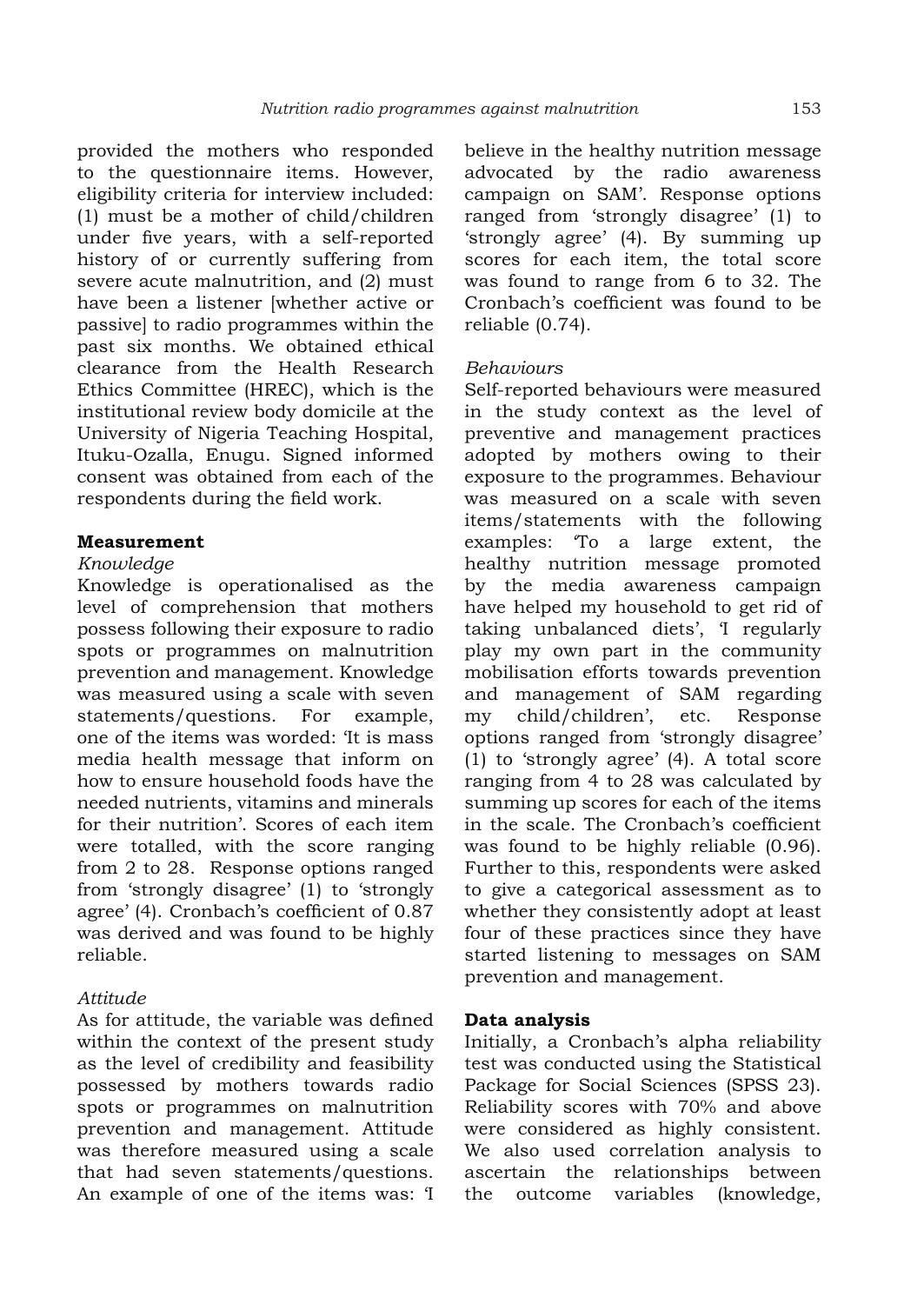attitude, and behaviour). Furthermore, linear multiple regression and logistic regression analysis were used to examine relationships raised between variables in the study. While multiple linear regression was used to examine the relationship between continuous variables (knowledge, attitude, practice, KAP scores) and demographic variables, binary logistic regression was used to examine the likelihood of having adopted the behaviours by demographic characteristics, which were all defined as categorical variables.

#### **RESULTS**

A 99.5% response rate was recorded, which was considered very good and suitable for analysing the elicited data. Results showed that mothers were between the ages of 15 and 49 years (mean= 33.12 years, standard deviation, *SD*= 5.21 years). An overwhelming majority of the women (74.4%) were married; 53.5% of the mothers had either seven or more children and 53.0% did not have any formal education. This was not surprising in that it reflected the reality that half of the young women in Northern Nigeria have no formal education (Education Policy and Data Centre, 2014). As to the extent of exposure to SAM messages on radio in the past six months (at the time of the field work), results revealed that 57.0% of the mothers listened to these messages occasionally, while the remaining 43.0% listened to the messages very often.

Correlation analysis was further conducted. As shown in Table 2, correlation analysis showed that significant positive associations existed

| <u> characteristics</u> of the responsemen<br>Variables             |                  | %    |
|---------------------------------------------------------------------|------------------|------|
|                                                                     | $\boldsymbol{n}$ |      |
| Age (years)                                                         |                  |      |
| $15 - 24$                                                           | 95               | 23.6 |
| 25-34                                                               | 130              | 32.3 |
| 35-44                                                               | 169              | 42.0 |
| 45-49                                                               | 8                | 2.0  |
| Marital status                                                      |                  |      |
| Single                                                              | 16               | 4.0  |
| Married                                                             | 299              | 74.4 |
| Divorced                                                            | 31               | 7.7  |
| Widowed                                                             | 47               | 11.7 |
| Separated                                                           | 9                | 2.2  |
| Number of children                                                  |                  |      |
| $1 - 3$                                                             | 47               | 11.7 |
| $4-6$                                                               | 81               | 20.1 |
| 7 and above                                                         | 215              | 53.5 |
| None                                                                | 59               | 14.7 |
| Education level                                                     |                  |      |
| No education                                                        | 213              | 53.0 |
| Primary                                                             | 189              | 47.0 |
| Extent of exposure to SAM messages on radio in the<br>past 6 months |                  |      |
| Very often                                                          | 173              | 43.0 |
| Occasionally                                                        | 229              | 57.0 |

**Table 1**. Characteristics of the respondents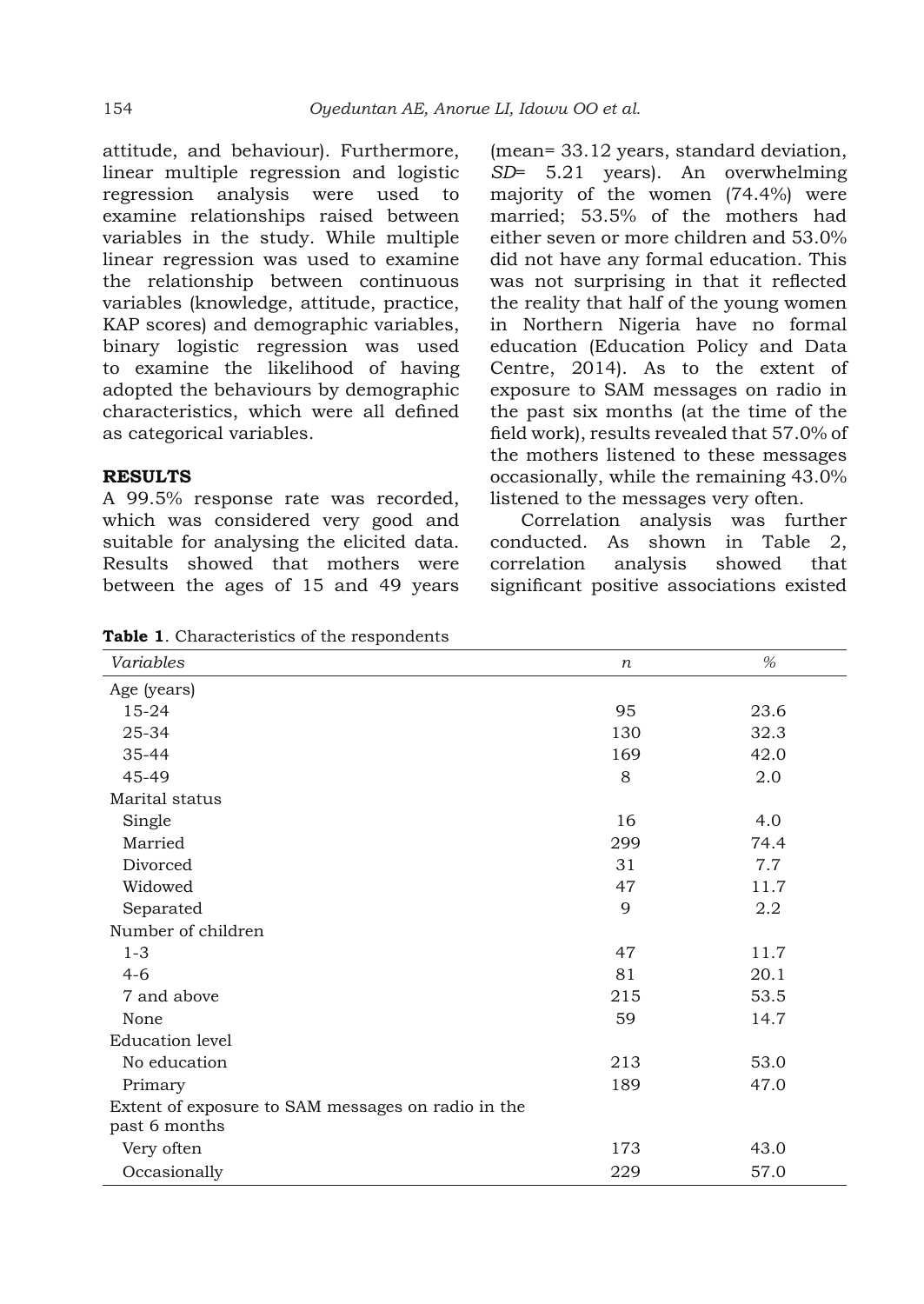|                                                                                             |                      | <b>Table 2.</b> Descriptive statistics, Cronbach's alpha values and correlation output among |                         |                     |                         |
|---------------------------------------------------------------------------------------------|----------------------|----------------------------------------------------------------------------------------------|-------------------------|---------------------|-------------------------|
| six months                                                                                  |                      | respondents' knowledge, attitude and behaviour towards SAM messages on radio in the past     |                         |                     |                         |
| $\overline{17}$ and $\overline{2}$ and $\overline{1}$ and $\overline{1}$ and $\overline{1}$ | $M_{\odot}$ and $CD$ | $C_{\text{max}}$ to a oto $2\pi$ of the lags                                                 | $U_1, \ldots, I_n, J_m$ | $1 + i + j + j + k$ | $D - 1 - 2 - 3 - 3 - 3$ |

| Variable  | Mean±SD         | Cronbach's alpha | Knowledge | Attitude  | Behaviour |
|-----------|-----------------|------------------|-----------|-----------|-----------|
| Knowledge | $35.4 \pm 5.6$  | 0.872            |           |           |           |
| Attitude  | $14.6 \pm 10.9$ | 0.740            | $0.312**$ |           |           |
| Behaviour | $8.4 \pm 17.2$  | 0.961            | $0.403**$ | $0.341**$ |           |
|           |                 |                  |           |           |           |

Two-tailed Pearson correlation significant at \*\**p*<0.01

between mothers' knowledge and attitude, knowledge and behaviour, as well as attitude and behaviour owing to their exposure to SAM spots and programmes on the radio. A closer look at the mean in the table also suggested that women scored lower in their attitude and behaviour compared to their knowledge score. This might imply that despite a good level of comprehension of the messages women listened to, the messages might not have had an important influence on their attitude and most especially, their practices of proper preventive and management measures of SAM.

# **Demographic influence on mothers' knowledge regarding radio spots or programmes on SAM prevention and management**

The predictive factors accounted for 61.3% of the variation in message

comprehension among mothers of children under five years. Comprehension of SAM messages was negatively predicted by age and number of children, but positively predicted by education and exposure to SAM messages on the radio (Table 3). However, marital status coefficient was not significant.

## **Demographic influence on mothers' attitude towards radio spots or programmes on SAM prevention and management**

The predictive factors accounted for 46.2% of the variation in the mothers' attitude towards the SAM messages they listened to. Attitude towards SAM messages was negatively predicted by age and number of children, but positively predicted by education and exposure to SAM messages on the radio (Table 4). Nonetheless, marital status coefficient did not reach statistical significance.

**Table 3**. Linear multiple regression analysis on the influence of age, marital status, number of children, education, and exposure to SAM messages on knowledge (comprehension) of the messages

| Model                           | Unstandardised coefficients |            | t        | Sig.    |
|---------------------------------|-----------------------------|------------|----------|---------|
|                                 | β                           | Std. error |          |         |
| Age                             | $-5.412$                    | 0.763      | $-2.231$ | < 0.001 |
| Marital status                  | 0.372                       | 0.525      | 0.251    | 0.890   |
| Number of children              | $-3.711$                    | 0.700      | $-3.412$ | < 0.001 |
| Education                       | 3.152                       | 0.416      | 2.462    | 0.001   |
| <b>Exposure to SAM messages</b> | 2.532                       | 0.662      | 5.515    | 0.001   |
| $R^2$                           | 0.613                       |            |          |         |
| $\Delta F$                      | 349.113**                   |            |          |         |

\*\**p*<0.01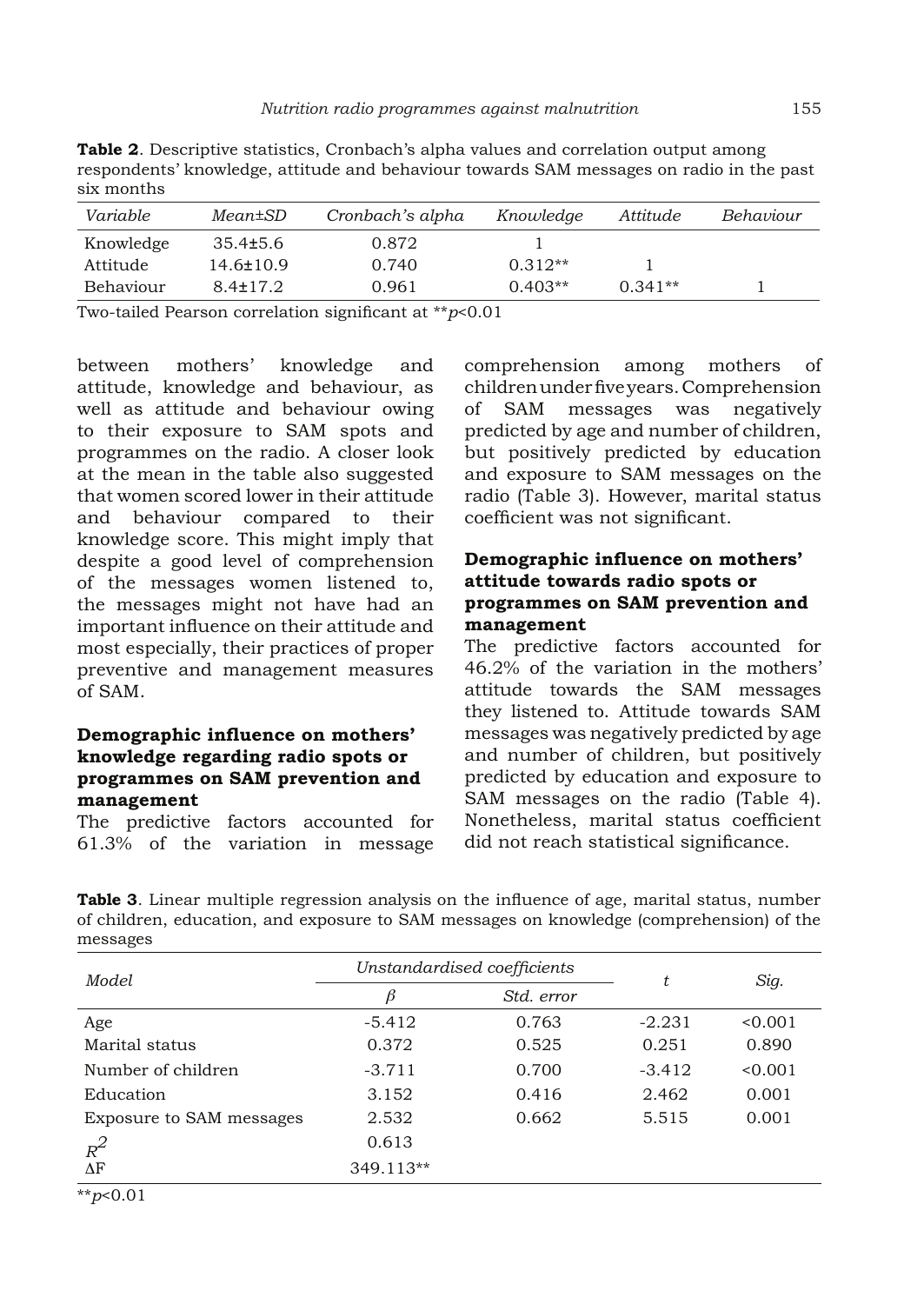| Model                           | Unstandardised coefficients |            |           |       |
|---------------------------------|-----------------------------|------------|-----------|-------|
|                                 | β                           | Std. error | t         | Sig.  |
| Age                             | $-4.132$                    | 0.813      | $-12.101$ | 0.001 |
| Marital status                  | 0.031                       | 0.410      | 0.300     | 0.610 |
| Number of children              | $-5.310$                    | 0.312      | $-6.339$  | 0.000 |
| Education                       | 4.311                       | 0.527      | 3.116     | 0.008 |
| <b>Exposure to SAM messages</b> | 3.131                       | 0.329      | 4.331     | 0.002 |
| $R^2$                           | 0.462                       |            |           |       |
| $\Delta F$                      | 268.012**                   |            |           |       |

**Table 4**. Linear multiple regression analysis on the influence of age, marital status, number of children, education, and exposure to SAM messages on attitude (believability and credibility) of the messages

\*\**p*<0.01

# **Demographic influence on mothers' self-reported behaviour regarding radio spots or programmes on SAM prevention and management**

Results of the binary logistic regression showed that mothers who were 25-34 years old were 1.56 times more likely to adopt the practices according to the SAM messages than mothers who were 15- 24 years (95%CI: 1.91–3.55; *p*<0.001). We also found that mothers who were maritally stable (i.e., married) were 2.48 times more likely to adopt the practices according to SAM messages compared to single mothers (95%CI: 1.13–4.72; *p*<0.001). Furthermore, results revealed that mothers with 4-6 children were 3.61 times more likely to report practising SAM messages relative to those who have between one and three children (95%CI: 1.89–3.35; *p*<0.01). Also, mothers with primary education were 2.56 times more likely to practise SAM messages accessed on radio compared to mothers with no education. Finally, findings showed that those who accessed SAM messages very often on radio within the past six months were 5.21 times more likely to practise SAM messages compared to those who had access occasionally (95%CI: 4.10– 9.86; *p*<0.001).

# **DISCUSSION**

The study examined the influence of radio awareness campaigns on knowledge, attitude and behaviour of mothers with children with severe acute malnutrition. From the results of the descriptive analysis, there were reasons to indicate that even though data on exposure to SAM messages on popular radio channels were based on selfreport, there was a decline in the attitude and behaviour of mothers towards SAM messages despite their occasional and consistent exposure to the messages when compared to their level of knowledge. Findings suggested that a notable improvement was only noticed in mothers' knowledge (comprehension) and attitude (believability) towards the SAM messages on radio. Previous studies have highlighted the media effects of campaigns focusing on nutrition towards mothers and caregivers' knowledge, attitude, intentions, and practices about nutritional issues (Abdul-Fadi, 2012; Alnasser *et al.*, 2018; Msiska *et al.*, 2017). Also, studies highlighting the difference between knowledge and attitude, as well as practices of good nutritional behaviours exist (Mogre *et al.*, 2016; Vijayalakshmi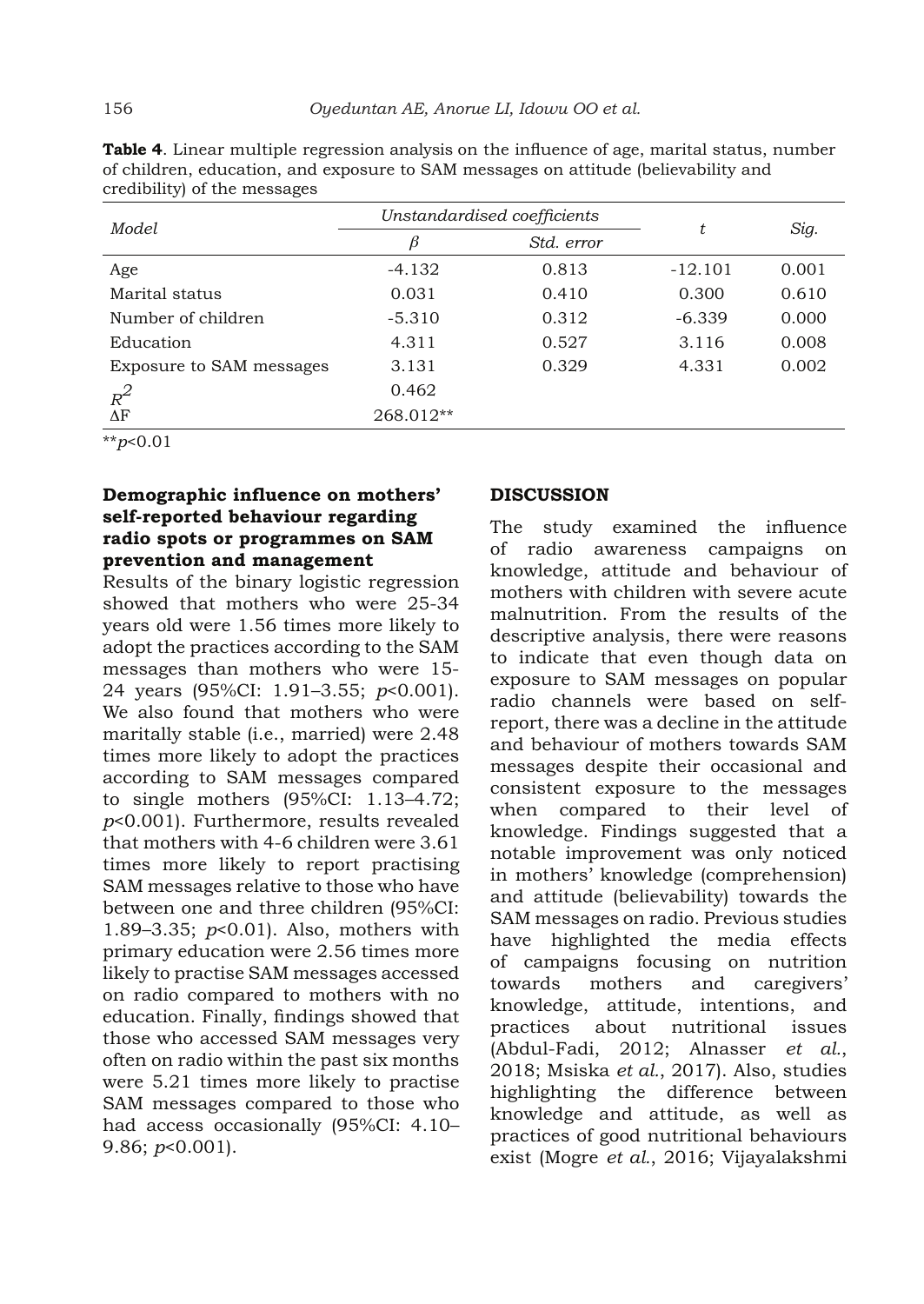|                                                                     |                |       | 95% CI |  |  |
|---------------------------------------------------------------------|----------------|-------|--------|--|--|
| Variable                                                            | O <sub>R</sub> | Lower | Upper  |  |  |
| Age                                                                 |                |       |        |  |  |
| 15-24 years (Reference)                                             | $\mathbf{1}$   |       |        |  |  |
| $25-34$ years                                                       | $1.56***$      | 1.91  | 3.55   |  |  |
| 35-44 years                                                         | 0.35           | 0.43  | 1.75   |  |  |
| 45-49 years                                                         | 0.82           | 0.38  | 2.10   |  |  |
| Marital status                                                      |                |       |        |  |  |
| Single (Reference)                                                  | $\mathbf{1}$   |       |        |  |  |
| Married                                                             | $2.48***$      | 1.31  | 4.72   |  |  |
| Divorced                                                            | 0.31           | 0.52  | 2.03   |  |  |
| Widowed                                                             | 0.76           | 0.17  | 1.34   |  |  |
| Separated                                                           | 0.81           | 0.37  | 1.98   |  |  |
| Number of Children                                                  |                |       |        |  |  |
| 1-3 (Reference)                                                     | $\mathbf{1}$   |       |        |  |  |
| $4-6$                                                               | $3.61**$       | 1.89  | 3.35   |  |  |
| 7 and above                                                         | 0.43           | 0.74  | 1.32   |  |  |
| None                                                                | 0.23           | 0.62  | 3.70   |  |  |
| <b>Educational Level</b>                                            |                |       |        |  |  |
| No education (Reference)                                            | $\mathbf{1}$   |       |        |  |  |
| Primary                                                             | $2.56***$      | 2.34  | 7.83   |  |  |
| Extent of exposure to SAM messages on<br>radio in the past 6 months |                |       |        |  |  |
| Occasionally (Reference)                                            | 1              |       |        |  |  |
| Very often                                                          | $5.21***$      | 4.10  | 9.86   |  |  |

**Table 5**. Binary logistic regression analysis for possible influences of age, marital status, number of children, education, and exposure to SAM messages on behaviour (actual practices) of the messages

*et al.*, 2015). These studies showed that while knowledge and attitude of good nutrition was high among mothers and caregivers, their nutritional behaviours were discouraging. This implies that the actual practice of what is being learnt might become difficult for mothers and caregivers across various samples.

The result of the linear multiple regression revealed that being young could translate to becoming more knowledgeable about SAM messages on the radio. Previous studies like that of Kim *et al.* (2018) have shown an association between younger maternal

age and higher comprehension of TV spot messages on child feeding in Bangladesh. Our result therefore extends previous findings by showing how knowledge/ comprehension of SAM messages could be understood within the context of age in a different sample, where the radio serves as a common health information channel.

Findings equally implied that mothers with fewer children have the capacity to understand more of the SAM messages compared to those with larger number of children. This highlights the importance of family size on the ability or capacity

<sup>\*\*</sup>*p*<0.01

<sup>\*\*\*</sup>*p<*0.001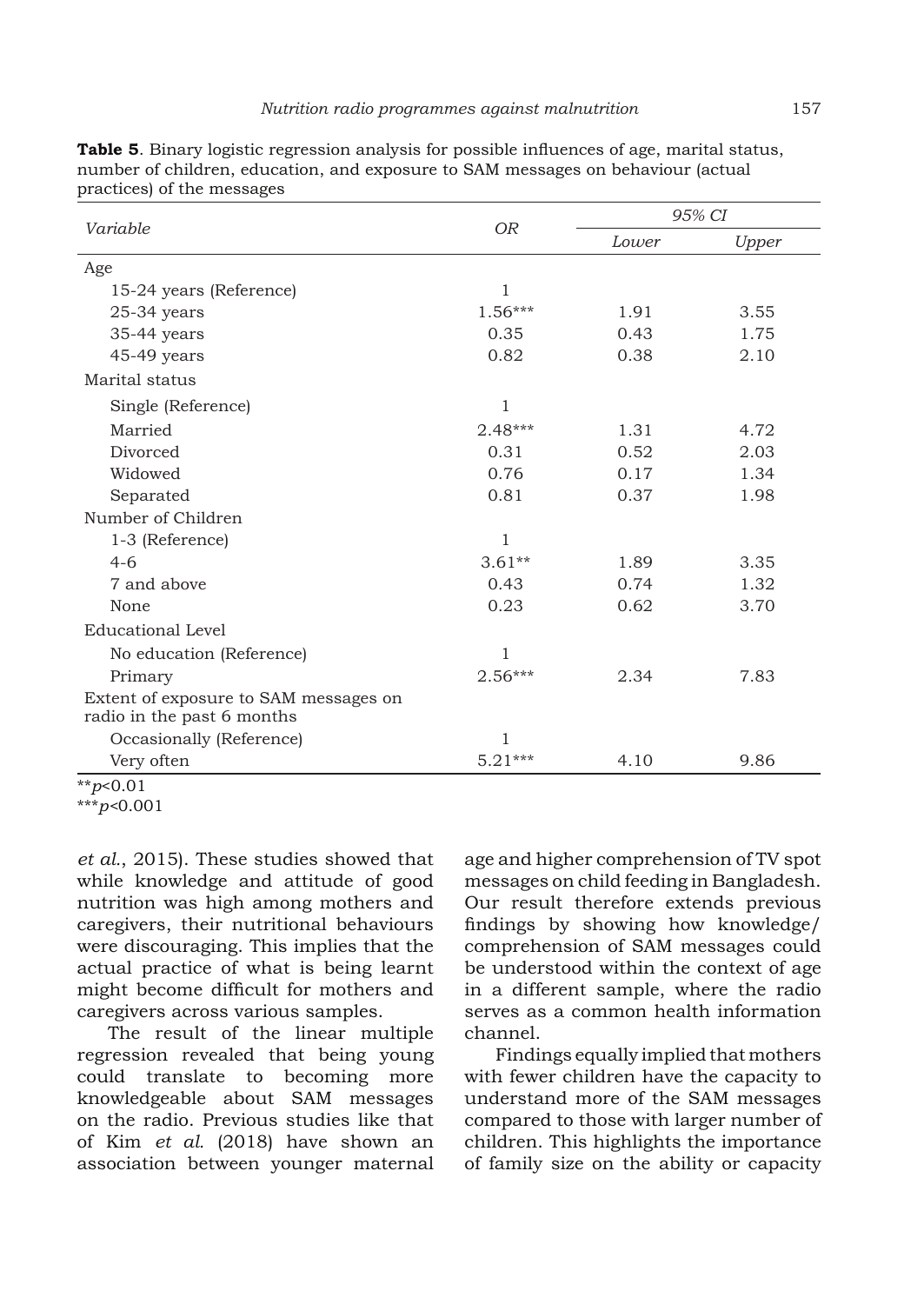to comprehend details of child feeding campaigns. As an example, the Central Statistical Agency & ICF International (2012) found that larger family size influenced the inadequate knowledge of mothers on infant and young child feeding (IYCF) recommendations in an Ethiopian sample. Put together, plausible explanation for the present outcome might be that mothers and caregivers are probably overwhelmed with the responsibility of providing scarce food and resources to feed their many children, consequently gave less concern to some radio programmes.

Furthermore, findings showed that knowledge of SAM messages was positively predicted by education and the extent to which they listened to the radio messages. These outcomes are consistent with previous findings elsewhere (e.g., Central Statistical Agency & ICF International, 2012; Demilew, 2017). For example, in a crosssectional assessment of knowledge among mothers resulting from their exposure to IYCF recommendations in an Ethiopian city, Demilew (2017) revealed that positive knowledge from the child feeding campaign was significantly associated with mothers who had above primary education and was in possession of a radio. Although such positive knowledge correlated with mothers' education level in our study, it was only noticed in mothers with primary education. In practical terms, this output should be interpreted with caution because a primary education could still be classified as very low education status. Recall that it was stated in the study that women and girls are disproportionately disadvantaged in terms of access to formal education.

The findings on the influence of mothers' age and education are in agreement with extant research showing that being young, having higher education level, and frequent TV watching impacted the believability of mass media intervention to improve child feeding in Bangladesh (Kim *et al.*, 2018). Such findings extend the results of previous studies as they highlight how demographic variables could impact the ways these messages are received in different populations. We also observed that young mothers can be encouraged to form or participate in listening groups (i.e., targeting those who do not own a radio, but could join others who own one to listen along). While radio programmes could be designed to encourage listeners to form listening groups, child feeding attitudinal change strategies (as obtained from episodes of these programmes) could be incorporated and taught by knowledgeable members of the group.

Finally, being young, married, having 4-6 children, having a primary education, and listening to SAM-related messages on the radio impacted the likelihood of practising SAM messages. These findings corroborate earlier findings (Aswathy *et al.*, 2020; Kim *et al.*, 2018). Related studies have also looked at the influence of marital instability on proper child feeding practices and stunting (Neji *et al.*, 2015; Ntoimo & Odimegwu, 2014). Our finding on marital influence extends this evidence by showing that marital status might also have an impact on the ways and manners in which mothers act on mass media information that encourage best child feeding practices.

# **Limitations of the study**

It is a fact that no work is immune to limitations. Therefore, our study is no different. One of the limitations of this study was our reliance on self-report with regards to radio listenership on SAMrelated topics, as well as behaviours related to the messages in the northern region. Since we did not design the radio programme, as well as control variables for experimental purposes, we resolved to relying on self-report measures, which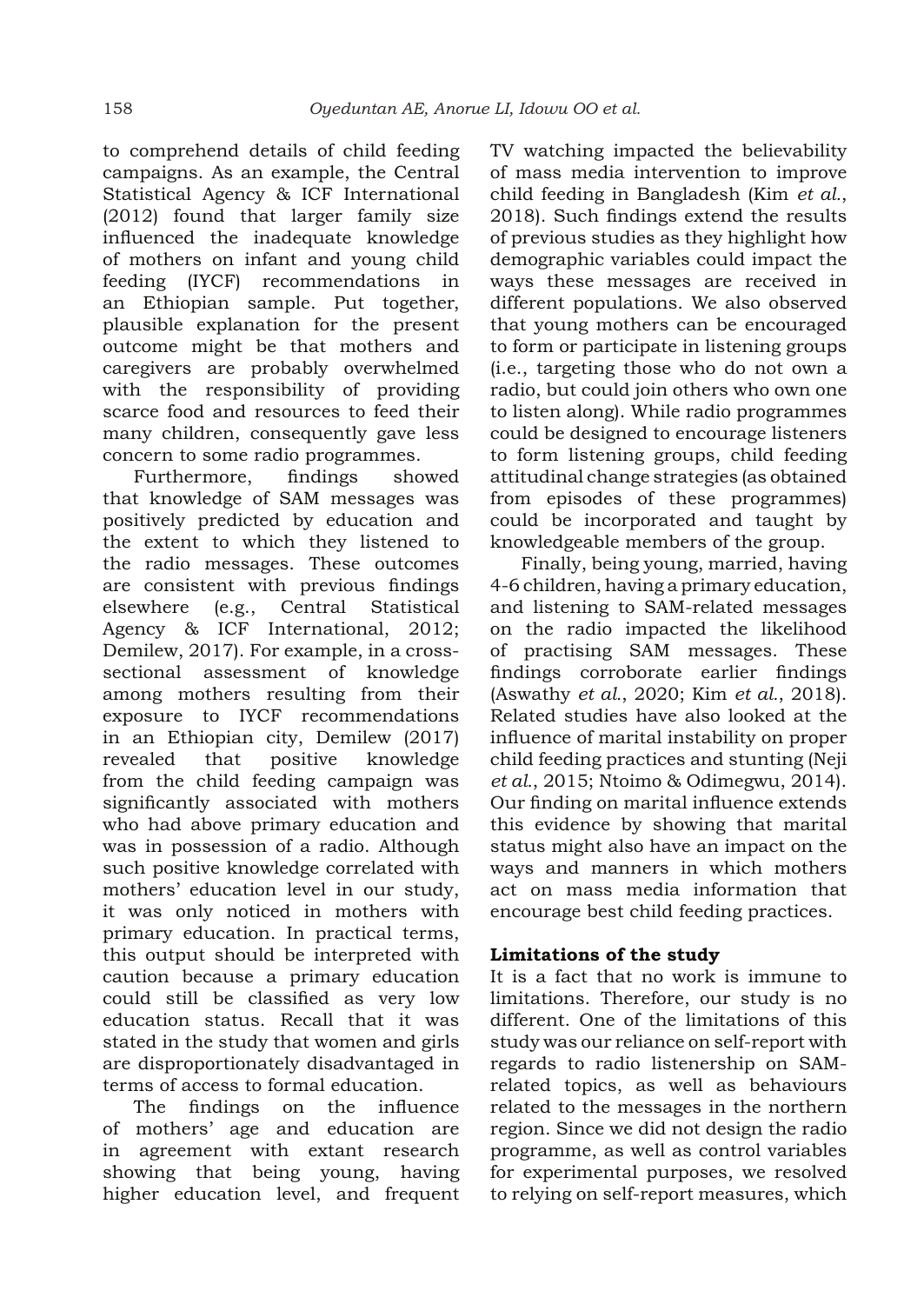allowed us to select mothers who have actually been exposed to SAM-related radio programmes over a period of six months to the time of the field work. The study was equally limited because we did not adopt an experimental approach, which could have enabled us to ascertain causality and actual effects. The study also did not focus on the experience of fathers. The study was restricted to only three out of the 19 northern states in the country, thus could only be generalised to areas with high prevalence of SAM and access to radio messages. Nevertheless, future research could strengthen the study outcomes by addressing these limitations.

## **CONCLUSION**

Based on the study, the likely influence of radio intervention was mostly observed on mothers' comprehension of the messages disseminated. However, mothers' attitude (believability of the messages) and actual practice of what was heard on the radio was not encouraging. While the study showed that the influence of SAM-related radio spots or programmes on mothers' knowledge, attitude and behaviour might be minimal, the findings provided a link between demographic characteristics of mothers and how they comprehended and acted on the messages they received from the radio programmes. We argue that the understanding of this link might inform the focus of future interventions aiming to promote best child feeding practices in Northern Nigeria.

Based on the findings of this study, it is recommended that campaign developers focus more on age-specific factors, as well as improve on language and concepts that could be appealing to all age categories. We also advise the adoption of interventions and continuous

introduction of family planning as one of the measures to make intending parents consider their family size relative to available food resources. In addition, radio programmes on SAM should be redesigned to focus more on mothers who are illiterate. Programme designers could tap into relatable languages and ideas that could attract this demographic. Complementary child feeding attitudinal change communication through existing SAM-related radio programmes should be timely. For example, by designing such attitudinal change communication to focus more on mothers who are older, illiterate, listen to SAM messages occasionally, and have large family size, we might begin to motivate significant attitudinal change towards believing in these messages. Finally, intervention approaches should encourage mothers to form radio listening groups where they can motivate one another to always listen to these SAM-related programmes.

#### **Acknowledgement**

This work and the research underlying it would not have been feasible without the remarkable contributions, knowledge, and cooperation of the participating authors throughout all areas of this study.

#### **Authors' contributions**

OAE and ALI, principal investigators, conceptualised and designed the study, led the data collection in Northern Nigeria; IOO, co-led the data analysis and interpretation; BBM, co-led the data analysis and interpretation; LBF, prepared the manuscript and assisted in data collection; OV, compiled the draft and reviewed the manuscript.

#### **Conflict of interest**

The authors report no conflict of interest. The authors alone are responsible for the content and writing of the manuscript.

#### **References**

Abdul-Fadi AT (2012). Evaluation of mothers knowledge, attitude and practice towrads ten steps to successful breastfeeding in Egypt. *Br Med J* 7(3):173-178.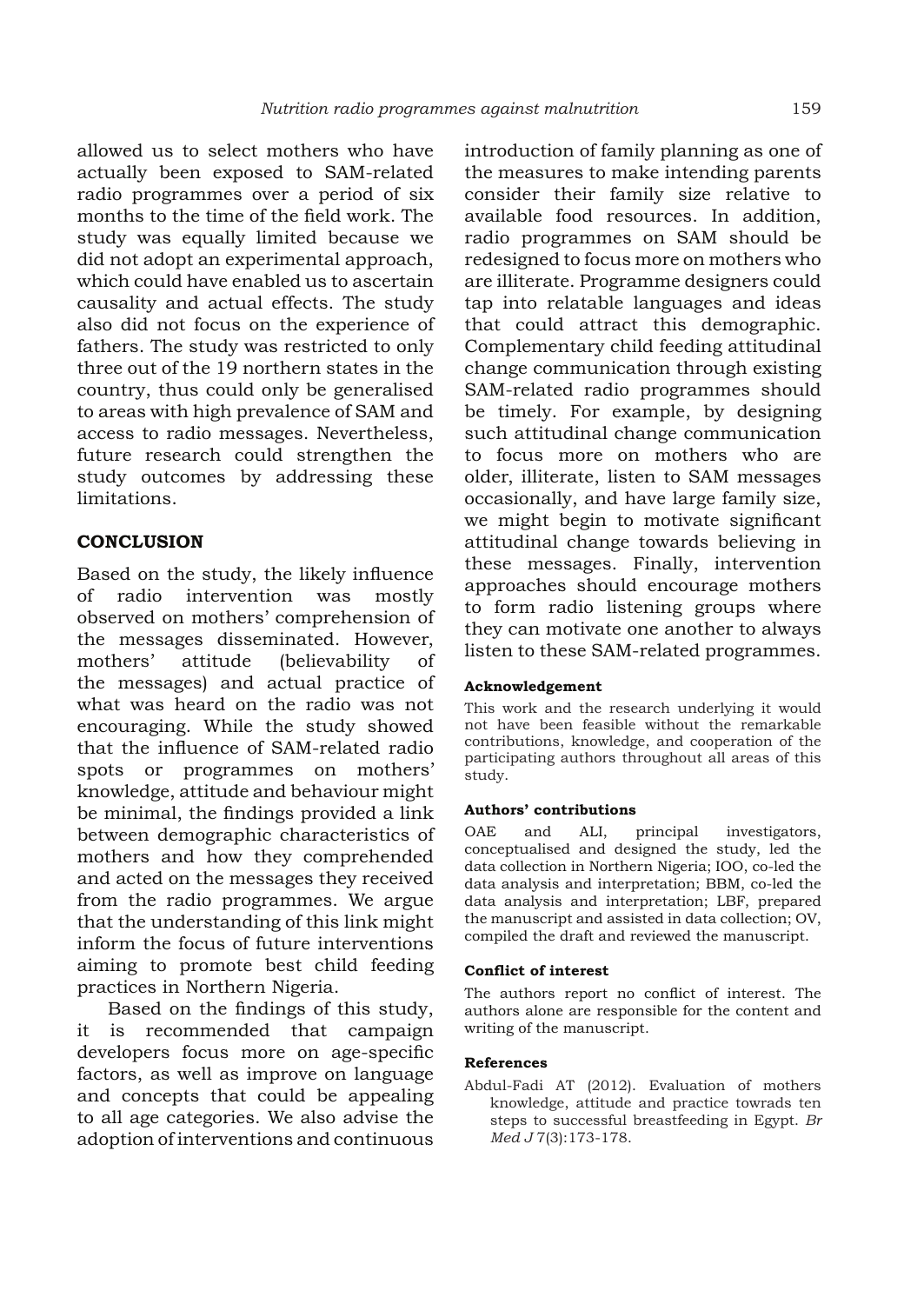- Abubakar B (2018). *Peanuts, millets, beans: simple foods helping to stem Kano's malnutrition crisis*. From https://nigeriahealthwatch.com/ peanuts-millet-beans-simple-foods-helpingto-stem-kanos-malnutrition-crisis/ [Retrieved April 12 2020]
- ACF International (2015). *Severe acute malnutrition management in Nigeria: Challenges, lessons and the road ahead*. From https://ciff.org/documents/72/ACF\_ SevereAcuteMalnutritionNigeria\_evaluation. pdf [Retrieved May 1 2020]
- Alnasser Y, Almasoud N Aljohni D Almisned R Alsuwaine BAlohali R Almutairi O &Alhezayen R (2018). Impact of attitude aand knowledge on intention to breastfeed: Can mHealth based education influence decision to breastfeed exclusively? *Ann Med Surg* 35:6-12.
- Asare BYA, Preko JV, Baafi D &Dwumfour-Asare B (2018). Breastfeeding practices and determinants of exclusive breastfeeding in a cross-sectional study ata child welfare clinicinTemaManhean, Ghana. *Int Breastfeed J*  13:12. doi: 10.1186/s13006-018-0156-y
- Aswathy S, Panicker KN, Rajani G Nimitha P &Anvar R (2020). Infant and Young Child Feeding Practices: An Interventional Behaviour Change Communication Approach. *J Clin Diagnostic Res* 14(2):17-21.
- Central Statistical Agency [Ethiopia] ICF International (2012). *Ethiopia demographic and health survey 2011.* Central Statistical Agency and ICF International, Addis Ababa and Cleverton.
- Demilew YM (2017). Factors associated with mothers' knowledge on infant and young child feeding recommendation in slum areas of Bahir Dar City, Ethiopia: cross sectional study. *BMC Res Notes* 10(191):1-7.
- Griaudze DH, Kieffer EC Domoff SE Hess K Feinstein S Frank A Pike D &Pesch MH (2020). The influence of social media on child feeding practices and beliefs among Hispanic mothers: A mixed methods study. *Eat Behav* 36:1-7.
- Groce N, Challenger E Berman-Bieler R Farkas A Yilmaz N Schultink W, Clark D, Kaplan C&Kerac M (2014). Malnutrition and disability: unexplored opportunities for collaboration. *Paediatr Int Child Health* 34(4):308–314.
- Iuel-Brockdorf AS, Draebel TA, Ritz C,Fabiansen C,Cichon B, Christensen VB,YameogoC, OummaniR, BriendA, MichaelsenKF, AshornP, Filteau S&Friis H (2016). Evaluation of the acceptability of improved supplementary foods for the treatment of moderate acute malnutrition in Burkina Faso using a mixed method approach. *Appetite* 99: 34–45.
- Kim SS,Roopnaraine T, Nguyen PH,Saha KK, Bhuiyan MI & Menon P (2018). Factors influencing the uptake of a mass media intervention to improve child feeding in Bangladesh. *Matern Child Nutr* 14(3):e12603.
- Kristjansson E, Francis D Liberato S Greenhalgh T Welch V Jandu MB, Batal M, Rader T, Noonan E, Janzen L, Shea B, Wells GA &Petticrew M (2016). *Supplementary Feeding for Improving the Health of Disadvantaged Infants and Children: What Works and Why? 3ie Systematic Review Summary 5*. International Initiative for Impact Evaluation (3ie), London.
- Leidman E, Tromble E YerimaA Johnston R Isokpunwu C Adeniran A & Bulti A (2016). Acute malnutrition among children, mortality, and humanitarian interventions in conflictaffected regions – Nigeria, October 2016-2017. *MMWR Morb Mortal Wkly Rep 66*: 1332-1335.
- Misbanu E (2020). *Rayuwa Da Korona: How two local radio stations are responding to COVID-19 in Kano State*. From https://nigeriahealthwatch. com/rayuwa-da-korona-how-two-local-radiostations-are-responding-to-covid-19-in-kanostate/ [Retrieved May 2 2020]
- Mogre V, Dery M &Gaa PK (2016). Knowledge, attitude and determinants of exclusive breastfeeding practice among Ghanaian rural lactating mothers. *Int Breastfeed J* 11(12). https://doi.org/10.1186/s13006-016-0071-z
- Msiska FB, Mtimuni B, Kabambe O &Mchakulu JE (2017). Knowledge, attitude and practices on infant and young child feeding: A comparative study radio listening club members and nonclub members of MudziWathu Community Radio in Mchinji District, Malawi. *Journal of Communication and Development Studies*  5(2):22-34.
- Neji IO, Nkemdilim OC & Ferdinand NF (2015). Factors influencing the practice of exclusive breastfeeding among mothers in tertiary health facility in Calabar, Cross River State, Nigeria. *Am J Nurs Sci* 4(1):16-21.